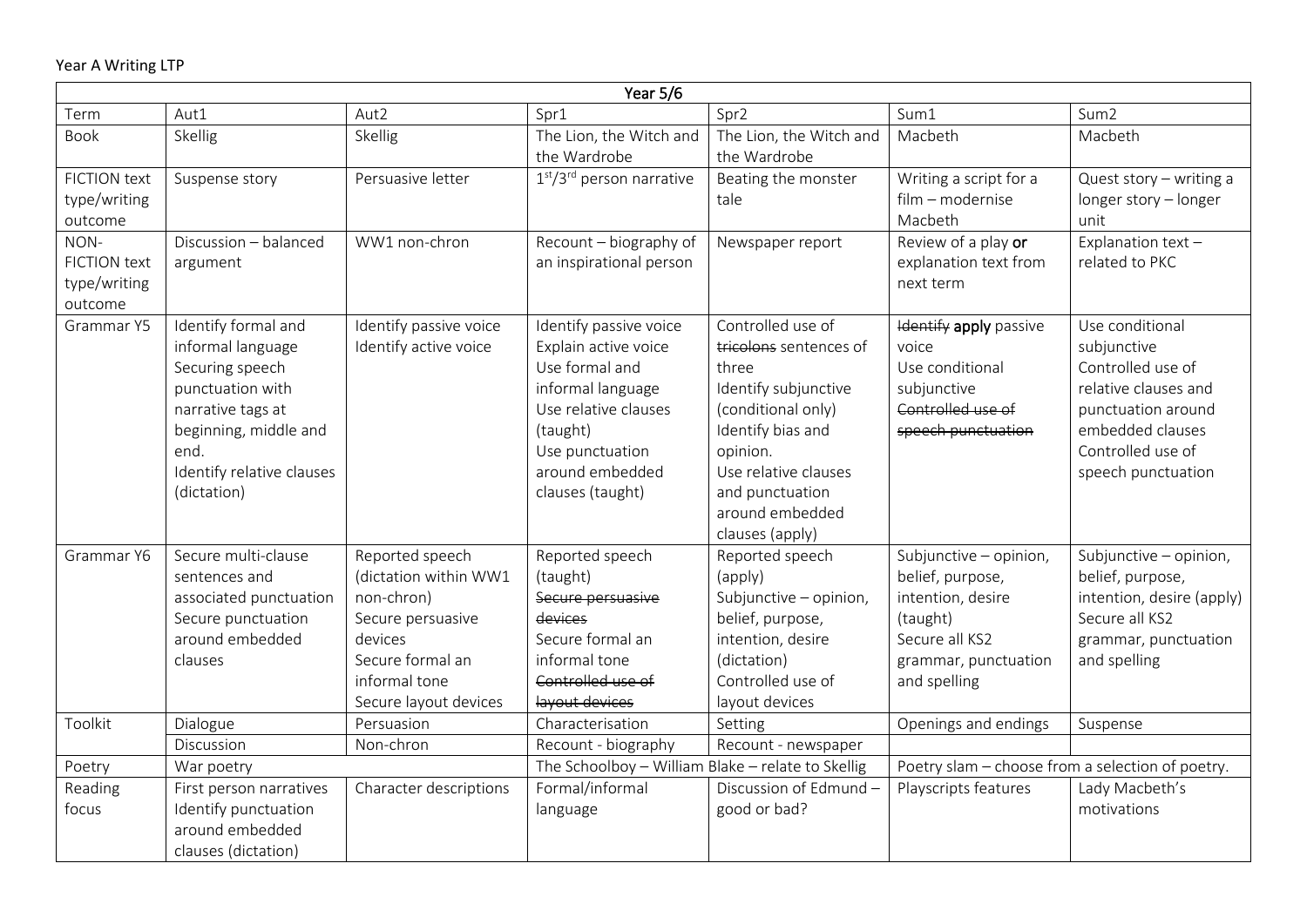Year A Writing LTP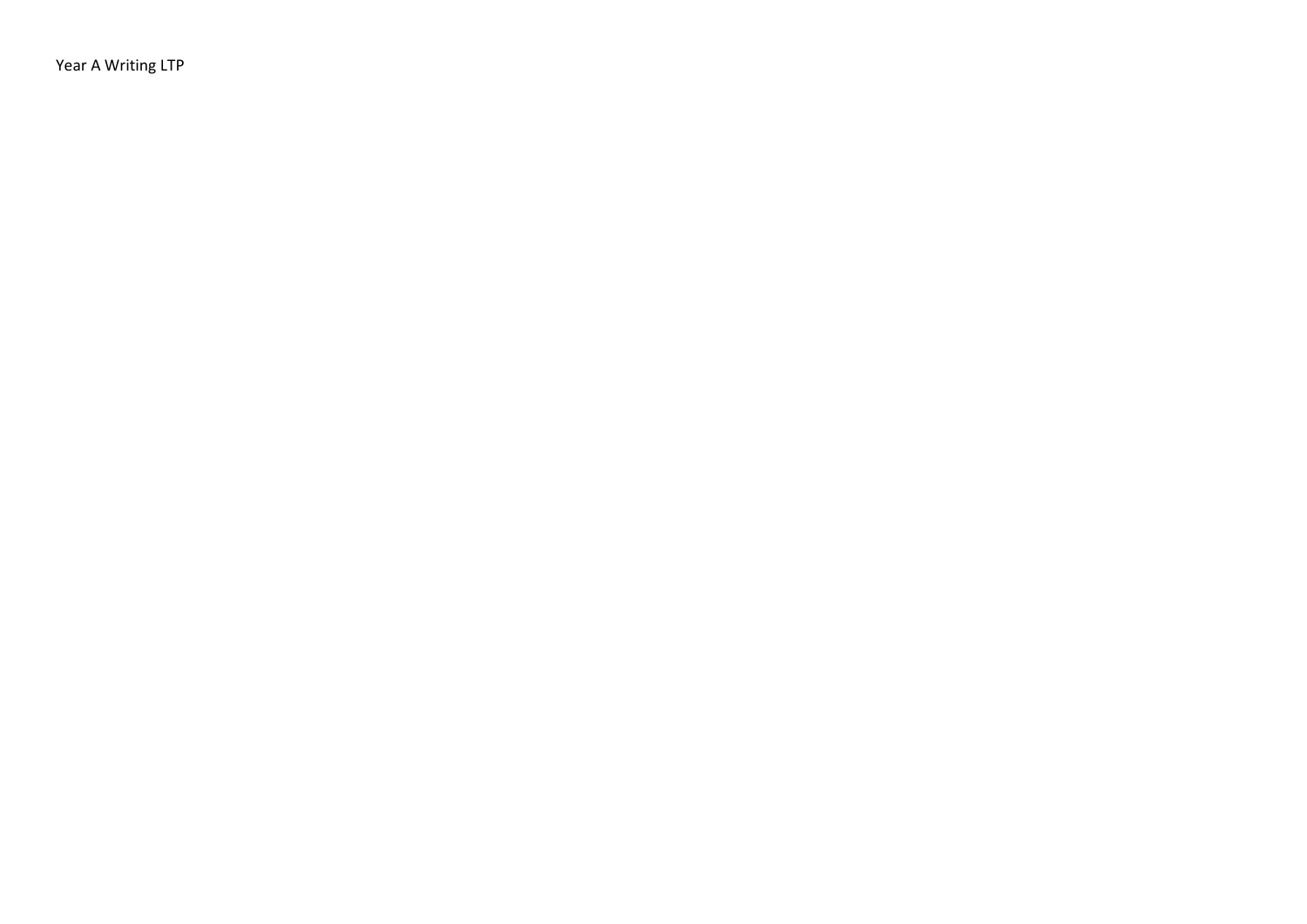| Year 3/4                                               |                                                                                                                                                                                                                                                                                                            |                                                                                                                                                                                                                                                                     |                                                                                                                                                                                                                                                                                                                                                                                                       |                                                                                                                                                                                                                                                   |                                                                                                                                                                                                                                                                                        |                                                                                                                                                                                                               |  |
|--------------------------------------------------------|------------------------------------------------------------------------------------------------------------------------------------------------------------------------------------------------------------------------------------------------------------------------------------------------------------|---------------------------------------------------------------------------------------------------------------------------------------------------------------------------------------------------------------------------------------------------------------------|-------------------------------------------------------------------------------------------------------------------------------------------------------------------------------------------------------------------------------------------------------------------------------------------------------------------------------------------------------------------------------------------------------|---------------------------------------------------------------------------------------------------------------------------------------------------------------------------------------------------------------------------------------------------|----------------------------------------------------------------------------------------------------------------------------------------------------------------------------------------------------------------------------------------------------------------------------------------|---------------------------------------------------------------------------------------------------------------------------------------------------------------------------------------------------------------|--|
| Term                                                   | Aut1                                                                                                                                                                                                                                                                                                       | Aut2                                                                                                                                                                                                                                                                | Spr1                                                                                                                                                                                                                                                                                                                                                                                                  | Spr2                                                                                                                                                                                                                                              | Sum1                                                                                                                                                                                                                                                                                   | Sum <sub>2</sub>                                                                                                                                                                                              |  |
| <b>Book</b>                                            | Stig of the Dump                                                                                                                                                                                                                                                                                           | Stig of the Dump                                                                                                                                                                                                                                                    | Ice Trap                                                                                                                                                                                                                                                                                                                                                                                              | The Firework Maker's<br>Daughter                                                                                                                                                                                                                  | Beowulf                                                                                                                                                                                                                                                                                | Beowulf/Midsummer<br>Night's Dream                                                                                                                                                                            |  |
| <b>FICTION text</b><br>type/writing<br>outcome         | Warning story                                                                                                                                                                                                                                                                                              | Change story                                                                                                                                                                                                                                                        | Suspense story                                                                                                                                                                                                                                                                                                                                                                                        | Journey story                                                                                                                                                                                                                                     | Beating the monster<br>Story from a<br>character's perspective                                                                                                                                                                                                                         | Quest - Visual literacy -<br>support story structure                                                                                                                                                          |  |
| NON-<br><b>FICTION text</b><br>type/writing<br>outcome | Recount - biography of<br>Clive King                                                                                                                                                                                                                                                                       | Explanation text -<br>digestion                                                                                                                                                                                                                                     | Recount - newspaper                                                                                                                                                                                                                                                                                                                                                                                   | Persuasive letter - to<br>author? To Lila's father<br>to persuade him? (y4<br>target)                                                                                                                                                             | Explanation text - How<br>plants reproduce/why<br>plants need sunlight.                                                                                                                                                                                                                | Discussion text-<br>Grendall good or bad?                                                                                                                                                                     |  |
| Grammar Y4                                             | Explain effective<br>dialogue between two<br>$characters - in reading$<br>Use sentences that<br>open with words other<br>than nouns or<br>pronouns (adverbial /<br>prepositional phrase).<br>Controlled use of<br>apostrophes for<br>possessive singular and<br>plural and apostrophes<br>for contraction. | Write dialogue<br>between two<br>characters (dictation<br>narration tag at<br>beginning / $end /$<br>middle)<br>Write sentences that<br>open with an adverbial,<br>phrase, present<br>participle<br>Recognise and correct<br>comma splices<br>between main clauses. | Write dialogue<br>between two<br>characters (taught<br>narration tag at<br>beginning / end /<br>middle)<br>Identify when to begin<br>a new paragraph time,<br>place, subject, dialogue<br>Write sentences that<br>open with a preposition<br>WHEN / WHERE an<br>event happened<br>Write complex<br>sentences with varied<br>prepositional and<br>adverbial openings.<br>Identify embedded<br>clauses. | Controlled use of<br>expanded noun<br>phrases.<br>Write with embedded<br>clauses.<br>Write sentences with<br>relative pronouns who,<br>whom, which, whose,<br>that.<br>Organise ideas into<br>paragraphs by time,<br>place, subject,<br>dialogue. | Write dialogue<br>between two<br>characters (apply<br>narration tag at<br>beginning / end /<br>middle)<br>Maintain consistent<br>tense in whole piece of<br>writing - simple<br>present and past,<br>present & past<br>progressive<br>(continuous) and<br>present and past<br>perfect. | Secure all grammar for<br>LKS2<br>Use more than one<br>simple cohesive<br>connective / connective<br>phrase to order, add to,<br>explain, contrast,<br>conclude. Secure use of<br>present and past<br>perfect |  |
| Grammar Y3                                             | Identify dialogue<br>between two<br>characters.<br>Identify sentences that<br>open with words other<br>than nouns or                                                                                                                                                                                       | Write dialogue<br>between two<br>characters (dictation-<br>inverted commas,<br>opening and closing<br>punctuation).                                                                                                                                                 | Write dialogue<br>between two<br>characters (taught -<br>inverted commas,<br>opening and closing<br>punctuation)                                                                                                                                                                                                                                                                                      | Identify and explain a<br>complex sentence.<br>Use expanded noun<br>phrases accurately.<br>Awareness of relative<br>pronouns who, whom,<br>which, whose that.                                                                                     | Write dialogue<br>between two<br>characters (apply -<br>inverted commas,<br>opening and closing<br>punctuation)                                                                                                                                                                        | Identify and use<br>rhetorical questions<br>accurately.<br>Use one simple<br>cohesive connective /<br>connective phrase to                                                                                    |  |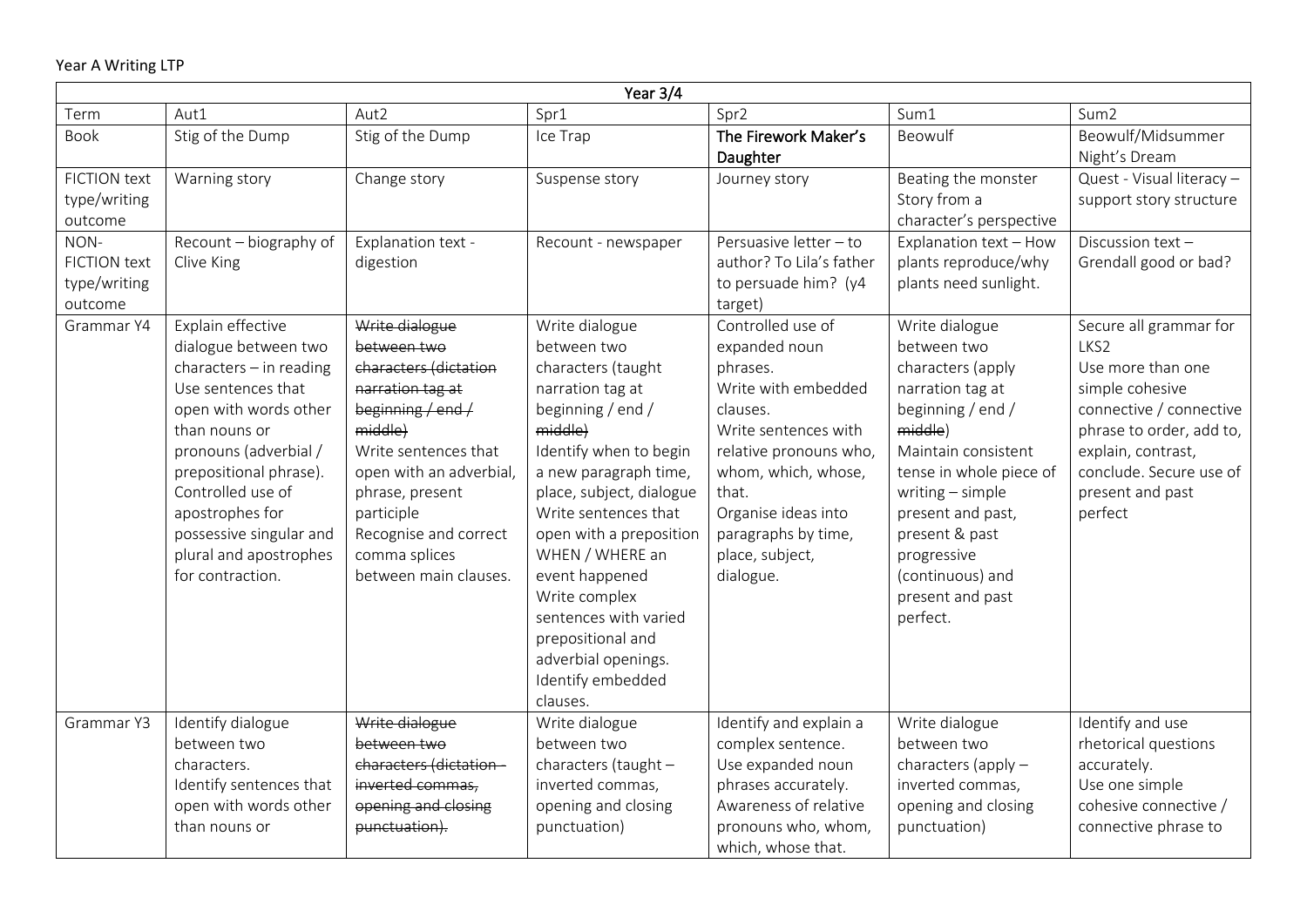| Year A Writing LTP |  |  |  |  |  |
|--------------------|--|--|--|--|--|
|--------------------|--|--|--|--|--|

|                | pronouns (adverbial /           | Write sentences which  | Write sentences which                     | Organise writing using  | Maintain consistent     | order, add to, explain, |
|----------------|---------------------------------|------------------------|-------------------------------------------|-------------------------|-------------------------|-------------------------|
|                | prepositional phrase).          | open with an adverbial | open with a preposition                   | complex sentences       | tense in whole piece of | contrast, conclude.     |
|                | Identify a phrase.              | phrase.                | that include WHEN an                      | with conjunctions:      | writing $-$ simple      | Use present and past    |
|                | Secure use of                   | Know the difference    | event occurred.                           | when, before, while, so | present and past,       | perfect                 |
|                | apostrophes for                 | between a phrase and   | Use complex sentences                     | because.                | present & past          |                         |
|                | possessive singular and         | clause.                | with conjunctions:                        |                         | progressive             |                         |
|                | plural and apostrophes          | Recognise comma        | when, before, while, so                   |                         | (continuous) and        |                         |
|                | for contraction.                | splices between main   | because.                                  |                         | present perfect.        |                         |
|                |                                 | clauses.               |                                           |                         |                         |                         |
| Toolkit        | Setting description             | Characterisation       | Suspense                                  | Description             | Dialogue                | Openings and endings    |
|                | Recount                         | Explanation text       | Recount                                   | Persuasive letter       | Discussion              | Explanation             |
| Poetry         | Betty Botter Bought Some Butter |                        | Jim - A cautionary Tale - Hillarie Belloc |                         |                         |                         |
|                | Disobedience A A Milne          |                        |                                           |                         |                         |                         |
| Reading        | Dialogue                        | Paragraphs             | Expanded noun phrases                     | Dialogue                | Tense                   |                         |
| $focus - make$ |                                 |                        |                                           | Tense                   |                         |                         |
| sure these     |                                 |                        |                                           |                         |                         |                         |
| are covered    |                                 |                        |                                           |                         |                         |                         |
| during         |                                 |                        |                                           |                         |                         |                         |
| reading        |                                 |                        |                                           |                         |                         |                         |
| sessions to    |                                 |                        |                                           |                         |                         |                         |
| prep for the   |                                 |                        |                                           |                         |                         |                         |
| coming term    |                                 |                        |                                           |                         |                         |                         |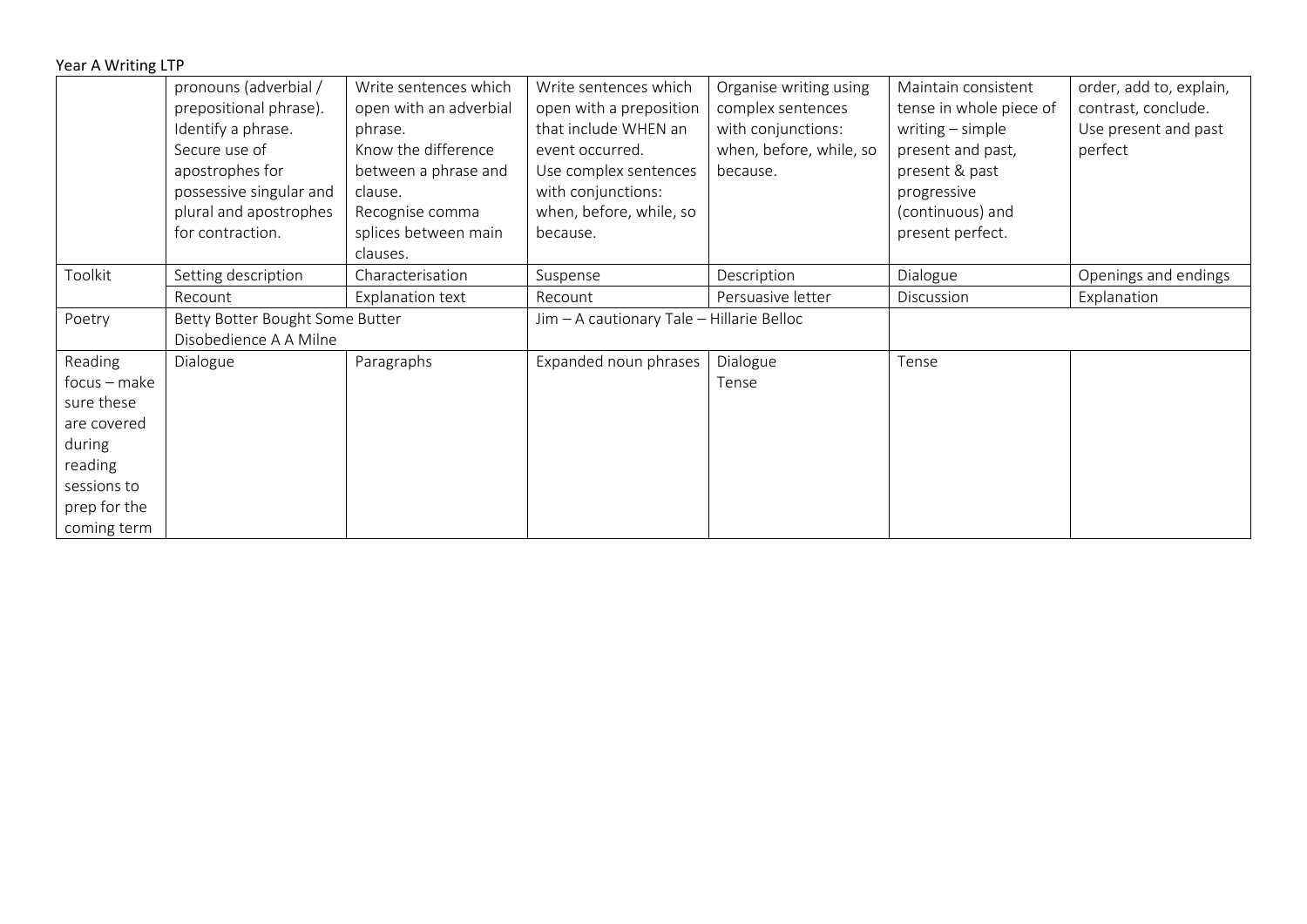| Year $1/2$                                             |                                                                                                                                                                                                                                                         |                                                                                                                                                                                                                                                             |                                                                                                                                                                                                                                       |                                                                                                                                                                                                                     |                                                                                                                                                                                                                                                                        |                                                                                                                                                                                                                           |  |  |
|--------------------------------------------------------|---------------------------------------------------------------------------------------------------------------------------------------------------------------------------------------------------------------------------------------------------------|-------------------------------------------------------------------------------------------------------------------------------------------------------------------------------------------------------------------------------------------------------------|---------------------------------------------------------------------------------------------------------------------------------------------------------------------------------------------------------------------------------------|---------------------------------------------------------------------------------------------------------------------------------------------------------------------------------------------------------------------|------------------------------------------------------------------------------------------------------------------------------------------------------------------------------------------------------------------------------------------------------------------------|---------------------------------------------------------------------------------------------------------------------------------------------------------------------------------------------------------------------------|--|--|
| Term                                                   | Aut1                                                                                                                                                                                                                                                    | Aut2                                                                                                                                                                                                                                                        | Spr1                                                                                                                                                                                                                                  | Spr2                                                                                                                                                                                                                | Sum1                                                                                                                                                                                                                                                                   | Sum <sub>2</sub>                                                                                                                                                                                                          |  |  |
| <b>Book</b>                                            | The Gruffalo<br>Hansel and Gretel-<br>Anthony Browne                                                                                                                                                                                                    | Coming Home -                                                                                                                                                                                                                                               | Peter Rabbit                                                                                                                                                                                                                          | Emperor's new clothes                                                                                                                                                                                               | The Jungle Book $-$<br>ladybird classics                                                                                                                                                                                                                               | The Jungle Book<br>The Tempest - Orchard<br>books                                                                                                                                                                         |  |  |
| <b>FICTION text</b><br>type/writing<br>outcome         | Beating the monster -<br>adapted                                                                                                                                                                                                                        | Journey story - include<br>setting description, use<br>3 <sup>rd</sup> person                                                                                                                                                                               | Warning story $-$<br>innovation could be<br>from a different<br>character's view point                                                                                                                                                | Change story                                                                                                                                                                                                        | Journey story                                                                                                                                                                                                                                                          | Journey story                                                                                                                                                                                                             |  |  |
| NON-<br><b>FICTION text</b><br>type/writing<br>outcome | Instructions to escape<br>the witch                                                                                                                                                                                                                     | Non-chron about<br>robins                                                                                                                                                                                                                                   | Instructions to steal<br>lettuces                                                                                                                                                                                                     | Recount<br>Recount from<br>onlooker's point of<br>view!                                                                                                                                                             | Non-chron linked to<br>science                                                                                                                                                                                                                                         | Visual literacy - The<br>Tempest for 1 week                                                                                                                                                                               |  |  |
| Grammar Y2                                             | Identify and explain a<br>main clause. Simple<br>and compound<br>sentences using and,<br>but, so.<br>Consistent tense in<br>writing.<br>Identify and write<br>commands.<br>2nd person                                                                   | Identify present and<br>past progressive<br>Identify speech in<br>sentences.<br>Identify commas in lists<br>- noun phrases.<br>Identify exclamations.<br>Identify apostrophes<br>for possession.                                                            | Complex sentences<br>using because, if, when<br>Identify main and<br>subordinate clause.<br>Identify speech in<br>sentences.<br>Use exclamations.<br>Use commas in lists -<br>noun phrases.                                           | Simple, compound and<br>complex sentences.<br>Identify speech in<br>sentences.<br>Write speech by a<br>single character.<br>Use present and past<br>progressive                                                     | Identify commas in lists<br>and explain their<br>purpose.<br>Explain if a comma has<br>replaced and or or.<br>Use apostrophes for<br>possession.                                                                                                                       | Identify rhetorical<br>questions.<br>Explain why<br>exclamation marks<br>have been use.<br>Explain apostrophes for<br>possession.<br>Secure all grammar<br>taught across KS1                                              |  |  |
| Grammar Y1                                             | Simple sentences -<br>emphasis on oral<br>rehearsal and dictation.<br>Retell events in present<br>/ past tense. 1st and<br>3rd person.<br>Know a sentence is a<br>complete idea.<br>Identify statements and<br>questions. Write<br>commands (dictation) | Simple sentences -<br>emphasis on oral<br>rehearsal and<br>dictation.1st and 3rd<br>person. Identify<br>fragments orally-<br>subject missing.<br>Know what a noun is<br>recognize plurals.<br>Know what a verb is.<br>Write statements.<br>Write questions. | Simple sentences-<br>identify fragments<br>orally - subject or verb<br>missing, identify<br>subject & verb.<br>Recognize verbs and<br>tenses.<br>All sentences begin<br>with capital letter and<br>end with appropriate<br>stop mark. | Identify subject, object<br>& verb - identify main<br>clauses.<br>Only verbs have<br>different tenses.<br>Maintain tense<br>throughout writing.<br>Sentence stems with<br>and, but, so<br>introduced.<br>2nd person | Identify simple and<br>compound sentences.<br>Not all sentences are<br>simple.<br>Explain what a noun is.<br>Explain what a verb is.<br>Explain that co-<br>ordinating conjunctions<br>and, but, so link main<br>clauses.<br>Apostrophes for<br>contraction (applying) | Separate simple<br>sentences from non-<br>simple sentences.<br>Secure use of capital<br>letters and appropriate<br>stop marks.<br>Secure maintaining<br>tense in a piece of<br>writing.<br>Secure use of and, but,<br>SO. |  |  |